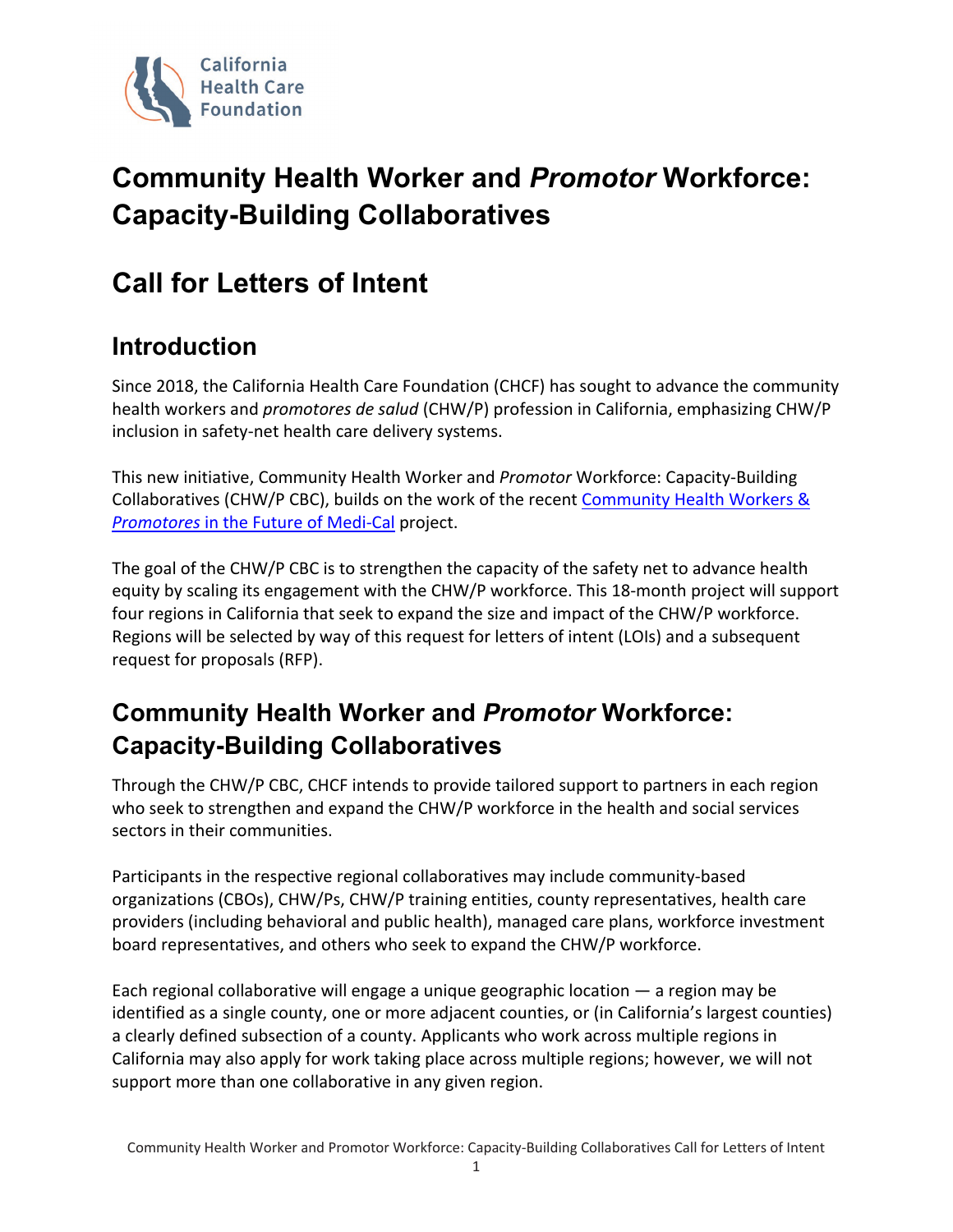Ultimately, the regional collaboratives selected for the CHW/P CBC would be expected to launch a new, or amplify an existing, CHW/P initiative that seeks to further scale at a regional level. These are some examples of potential regional efforts that could be a fit for the CHW/P CBC:

- Integrating CHW/Ps into health care teams
- Developing new evidence-based CHW/P programs in a health care safety-net context
- Preparing employers, including providing guidance on creating job descriptions, roles, organizational training, and advancement opportunities for CHW/Ps
- Streamlining workforce qualifications within a region
- Developing CHW/P educational pipelines in regions that have a dearth of CHW/Ps
- Developing sustainable financing or business models for scale
- Contracting with managed care plans and participating in new Medi-Cal initiatives

Although each region may have unique goals, there must be a commitment to the project's shared objectives:

- Enhancing the capacity of health and social service systems to provide **linguistically and culturally responsive services**, thereby improving health outcomes in the region
- **Scaling the CHW/P workforce in California** with an emphasis on leveraging new state and federal CHW/P opportunities including Medi-Cal CHW benefit, CalAIM, and other state and local initiatives
- Developing **financially sustainable, evidence-based models** that strengthen the integration of the CHW/P workforce into California's health and social service safety net
- Connecting CHW/Ps to **high-quality jobs** with transferable skills, pathways for professional growth, and wages that support them in thriving

To achieve these objectives, the CHW/P CBC project will provide partners with tactical support. This includes:

- **Providing financial assistance** for each region, which will receive \$100,000–\$400,000 to boost participants' efforts to scale the CHW/P workforce. The amount of funding will vary based the proposed aims and activities of the regional collaborative and on the number and types of entities in the collaborative, with an emphasis on supporting CBOs and lead entities.
- **Conducting regional needs assessments** in each region to understand current capacity and anticipated needs.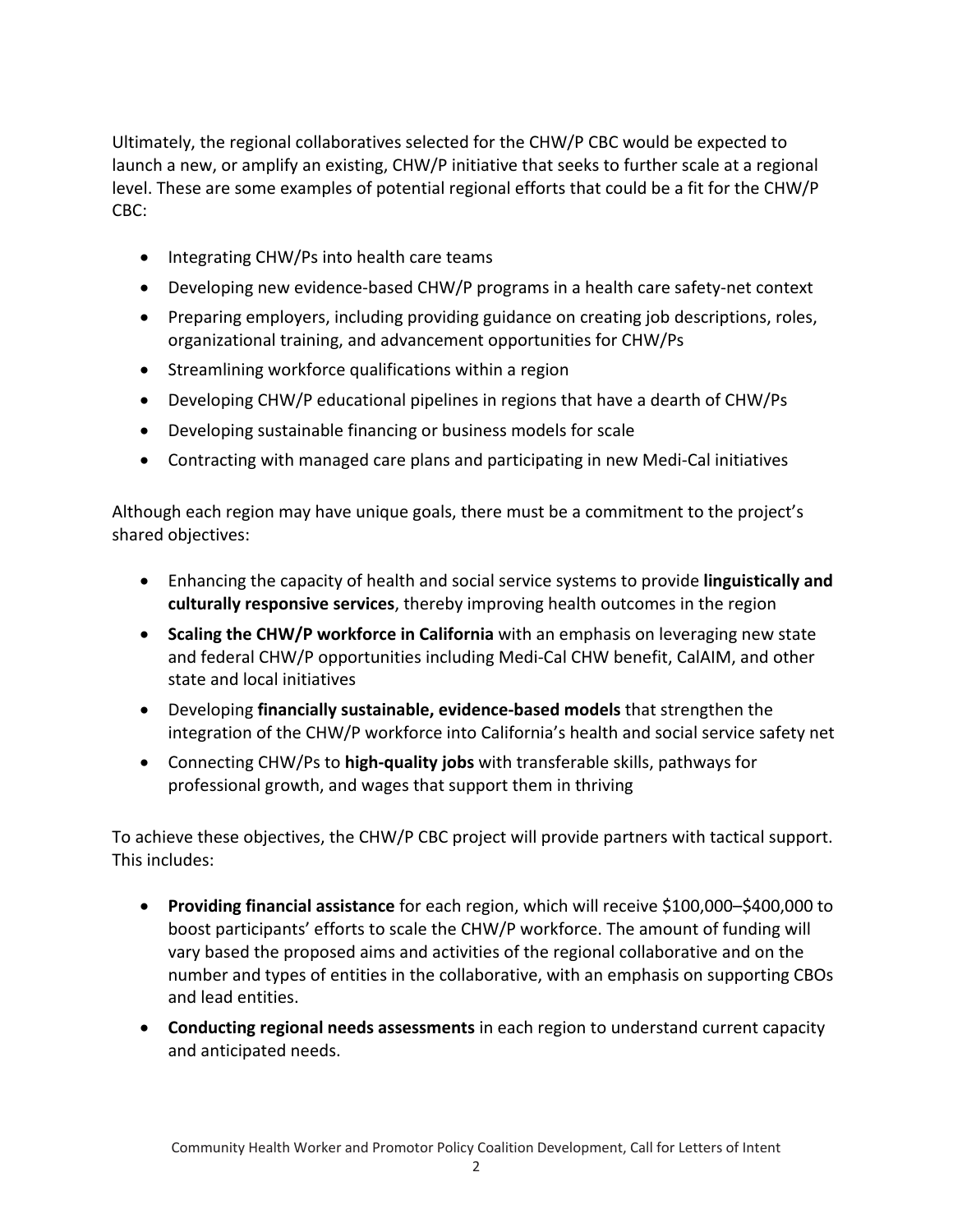- **Providing tailored online** training that builds on CHCF's recently published *Advancing California's Community Health Worker & Promotor Workforce in Medi-Ca*l [Resource](https://www.chcf.org/wp-content/uploads/2021/09/AdvancingCAsCHWPWorkforceInMediCal.pdf)  [Guide](https://www.chcf.org/wp-content/uploads/2021/09/AdvancingCAsCHWPWorkforceInMediCal.pdf) and supporting [Resource Center.](https://www.chcf.org/resource-center/advancing-californias-community-health-worker-promotor-workforce-medi-cal/)
- **Convening regional partners** to advance shared goals and to facilitate successful collaboration.
- **Providing customized technical assistance** responsive to each region's planning and implementation needs. Technical assistance will be delivered by national and local subject matter experts during facilitated regional collaborative meetings.
- **Facilitating CHW/P engagement** through conversations with CHW/Ps, providing each region with the opportunity to gain firsthand knowledge and wisdom from its CHW/P workforce.
- **Enabling communications** centered on participants sharing best practices and innovative solutions for scaling the CHW/P workforce. Through the project's website and newsletters, regional collaboratives will share lessons learned for effectively integrating CHW/Ps. These communications will support learning between regions and will create opportunities to share lessons learned and project successes with stakeholders around California.
- **Offering one-on-one coaching** sessions for the lead entity in each region, provided by subject matter experts.

#### **Purpose of This Letter of Intent**

By way of this request for letters of intent (LOI), CHCF seeks to solicit responses from existing regional collaboratives and organizations interested in forming a new regional collaborative to participate in the CHW/P CBC project. After reviewing letters of intent, CHCF will invite up to eight regions to submit a detailed proposal. Ultimately, CHCF will select four regions for the CHW/P CBC through a competitive request for proposals (RFP) process.

### **Who Can Apply**

CHCF is soliciting LOIs from regions interested in joining the CHW/P CBC project. Applicants will describe the opportunity to expand the CHW/P workforce in that region and are strongly encouraged to identify a proposed lead entity and at least two other entities in their regions that would engage in the collaborative. The list of proposed partners can expand between the LOI and RFP stages (see below for timeline).

In the event that multiple entities submit LOIs from the same region, CHCF will connect these entities as potential collaborators. In the event a single entity in a region submits a strong LOI without proposed partners, CHCF will (as time and resources permit during the LOI review) follow up with these entities to suggest partnerships to cultivate in that region.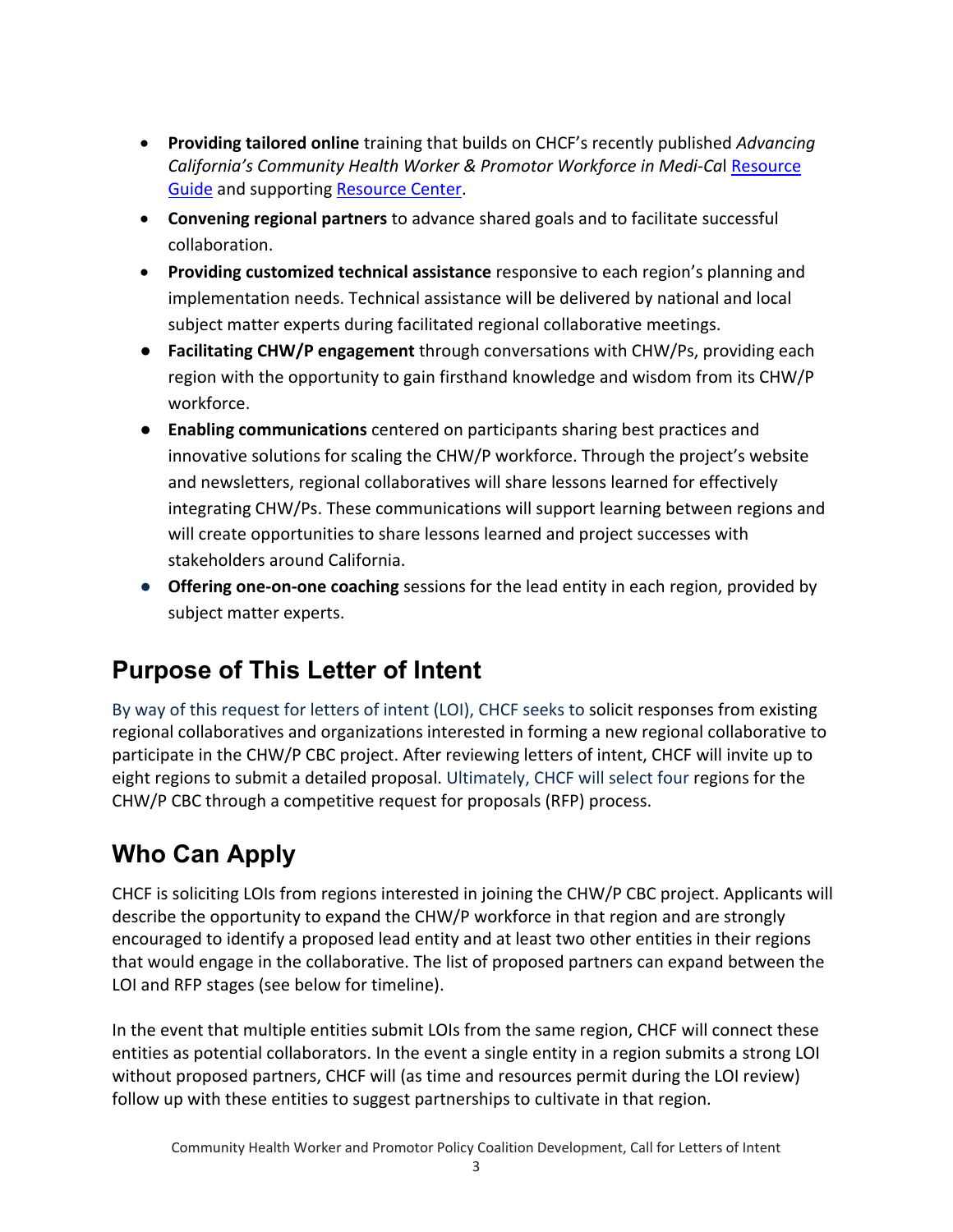While we encourage applicants reaching across the health, public health, and social service sectors, there must be at least one significant partner from the health care sector. It is ideal, but not required, to have a managed care plan (MCP) partner in the collaborative.

For the purpose of this request for LOIs, any of the anticipated partners in the region may take the lead on submitting an LOI. For regions that progress to the RFP stage, the regional lead entity needs to be finalized (see Process and Timeline for additional detail on lead entity).

Participants in the respective regional collaboratives may include CBOs, CHW/Ps, CHW/P training entities, county representatives, health care providers (including behavioral and public health), MCPs, workforce investment board representatives, and others who seek to expand the CHW/P workforce.

Applicants will be expected to:

- Identify a preliminary goal for their regional initiative (which can be refined in the RFP and early stages of the CHW/P CBC).
- Articulate the health care needs in the region that are the focus of the proposed initiative and why the CHW/P workforce is well suited to support those needs.
- Articulate how the initiative intends to achieve impact at scale in a region. We anticipate that scale would look different in less populated areas (e.g., Humboldt, Mariposa, or Stanislaus Counties) than in larger counties (e.g., Los Angeles and Riverside). In larger regions like Los Angeles, scale could involve having impact in a subregion, whereas in rural areas, the initiative would likely be expected to impact multiple counties in the region.
- Articulate who proposed partners are (this list can be augmented at the RFP stage, but ideally, people identified in the LOI will remain involved through the RFP stage).
- Identify at least one significant partner in the safety-net health care arena such as a Medi-Cal managed care plan, a public hospital system, or a Federally Qualified Health Center.
- Have the capacity and commitment to complete the training, participate in all coaching sessions, attend collaborative meetings, and engage in technical assistance and other activities. Regional training will be structured based on the assessment and will be tailored to the learning needs of participants. The training is intended as a "level setting" to ensure entities participating in a region have shared knowledge and understanding of CHW/Ps and their role.
- Articulate how the collaborative will support the needs of underserved communities, which could include but may not be limited to people of color, rural and geographically isolated populations, justice-involved populations, people experiencing homelessness, people with disabilities, people with chronic illness, people with low incomes, or immigrant communities.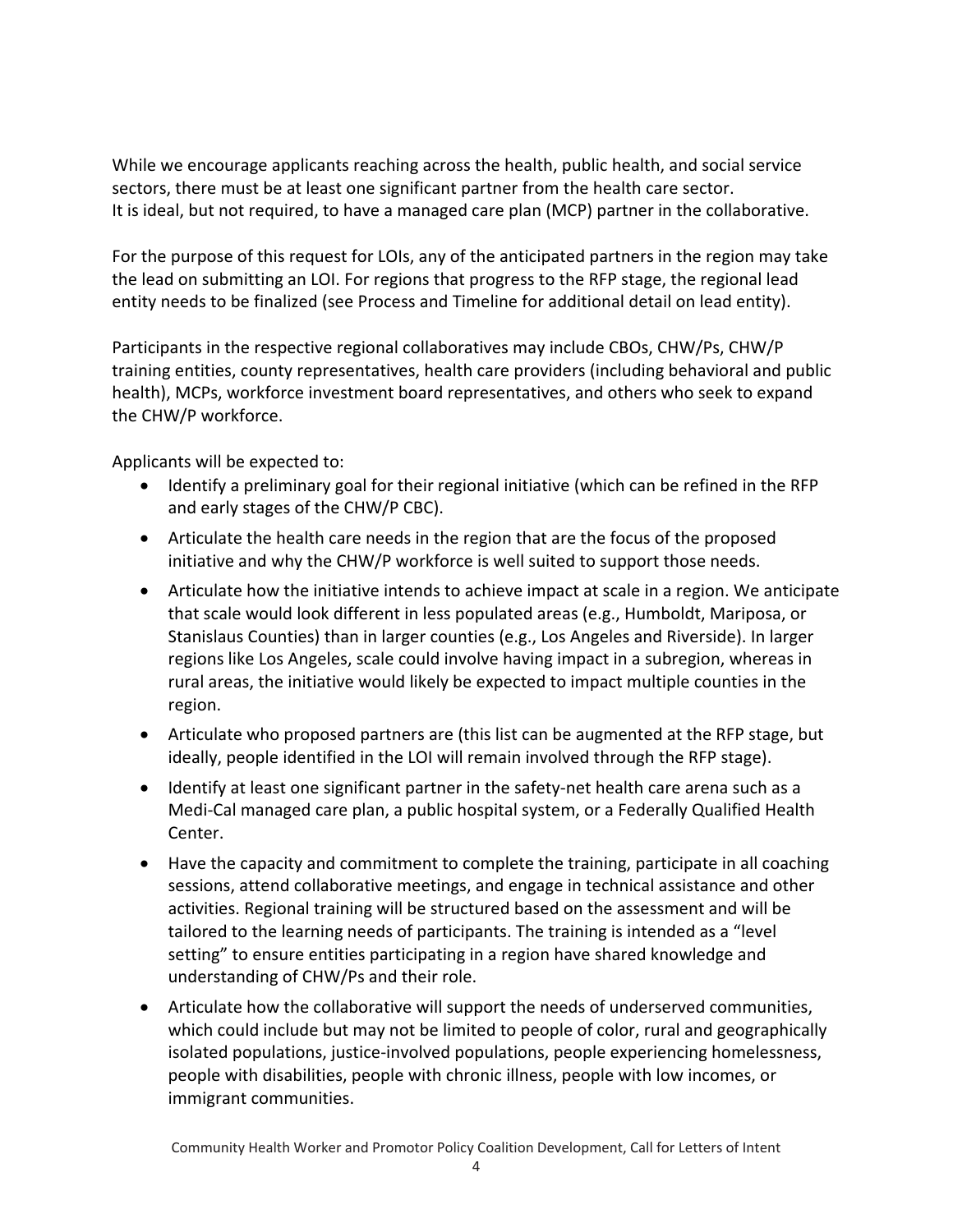#### **Process and Timeline**

Subsequent to this request for letters of intent, CHCF will invite up to eight regions to submit detailed proposals. CHCF will then select four regions through a competitive request for proposals (RFP) process intended to ensure participants are committed to the project goals, have strong leadership support, reflect geographic diversity, are focused on providing services in underserved communities, and have the capacity to scale the CHW/P workforce in their region.

"Must-have" qualifications for the lead entity in the region:

- The capacity to identify, galvanize, and engage with regional partners
- A demonstrated capacity for and history of successfully launching and sustaining programs in the health care and social service safety net in California
- A demonstrated commitment to health equity
- Strong project planning skills and an infrastructure that lends itself to leading efforts that involve multiple partners
- A commitment to the CHW/P workforce and to developing or deploying evidence-based CHW/P programs
- Ability to subgrant funds to partner entities (preferred but not required)

The anticipated timeline to identify and select collaborative partners:

- Submit letters of intent by: January 20, 2022
- Selection of organizations to submit full proposal: February 3, 2022
- Deadline for full proposal: February 24, 2022
- Grant period begins: April 21, 2022

If you have questions about this call for LOIs, please contact Melissa Schoen at melissa@mschoenconsulting.com.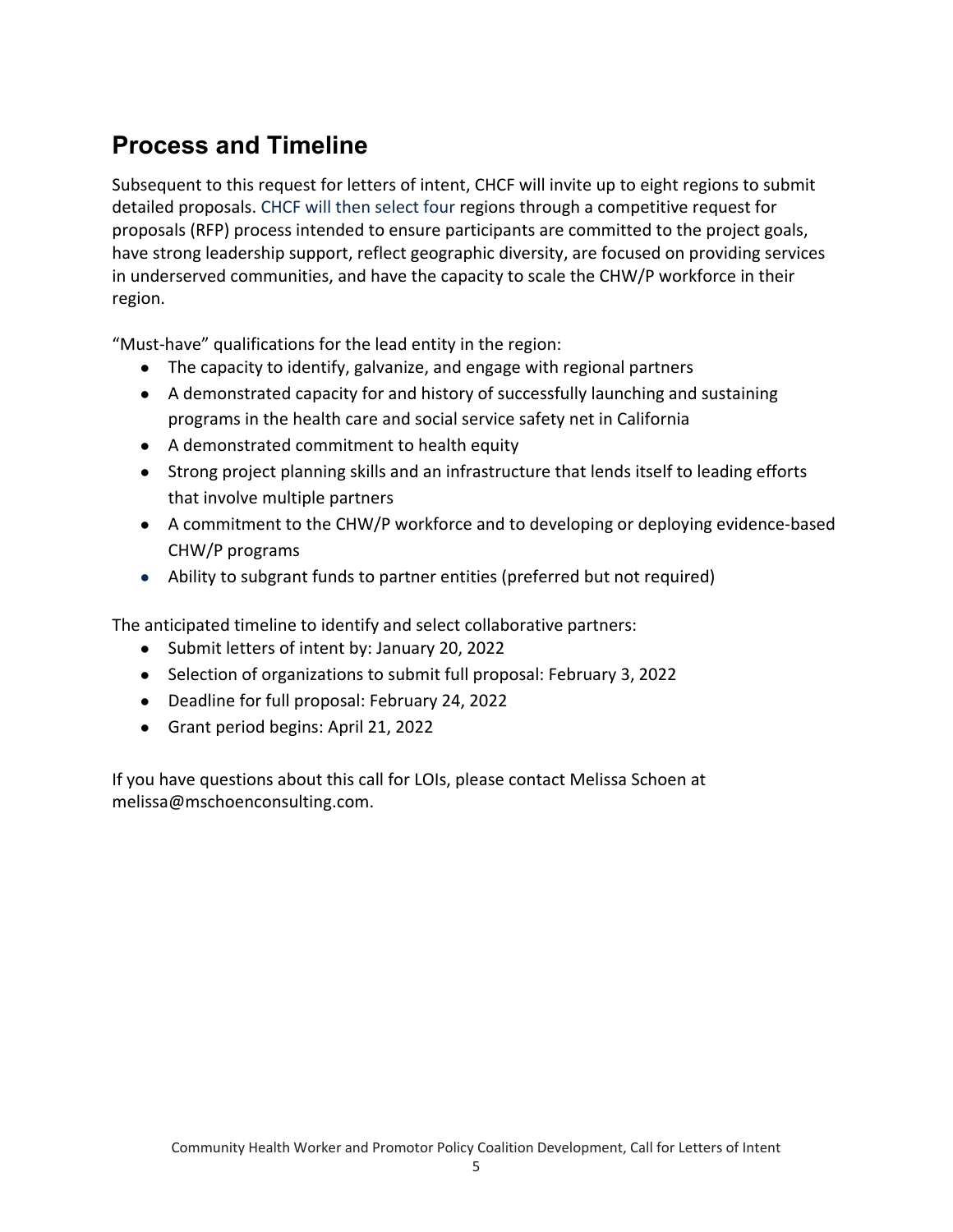## **Questionnaire for LOI for CHW/P Capacity-Building Collaborative**

The LOI should be submitted using the online form available at [www.chcf.org/rfp/advancing](https://www.chcf.org/rfp/advancing-community-health-workers-promotores-loi/)[community-health-workers-promotores-loi](https://www.chcf.org/rfp/advancing-community-health-workers-promotores-loi/) as a single PDF of no more than three pages. You may include links to up to three documents or web pages as examples of your work or resources generated or information on your current initiative. These are not included in the total page limit.

Please include a Cover Sheet which includes the following information (the Cover Sheet is not included in the page limit):

- Name
- Title
- Organization
- URL
- Email
- Region (please note that you do not necessarily need to demonstrate scale across the entire region in the category you select below):
	- o Central Coast *(Monterey, Santa Barbara, San Benito, San Luis Obispo, Santa Cruz, Ventura)*
	- o Greater Bay Area *(Alameda, Contra Costa, Marin, Napa, San Francisco, San Mateo, Santa Clara, Solano, Sonoma)*
	- o Los Angeles County *(Los Angeles)*
	- o Northern Sierra *(Alpine, Amador, Butte, Calaveras, Colusa, Del Norte, Glenn, Humboldt, Inyo, Lake, Lassen, Mariposa, Mendocino, Modoc, Nevada, Plumas, Shasta, Sierra, Siskiyou, Sutter, Tehama, Trinity, Tuolumne, Yuba)*
	- o Other Southern California *(Imperial, Orange, Riverside, San Bernardino, San Diego)*
	- o Sacramento *(El Dorado, Placer, Sacramento, Yolo)*
	- o San Joaquin Valley *(Fresno, Kern, Kings, Madera, Merced, San Joaquin, Stanislaus, Tulare)*
- At approximately what stage is the proposed initiative (choose one):
	- Concept

Community Health Worker and Promotor Policy Coalition Development, Call for Letters of Intent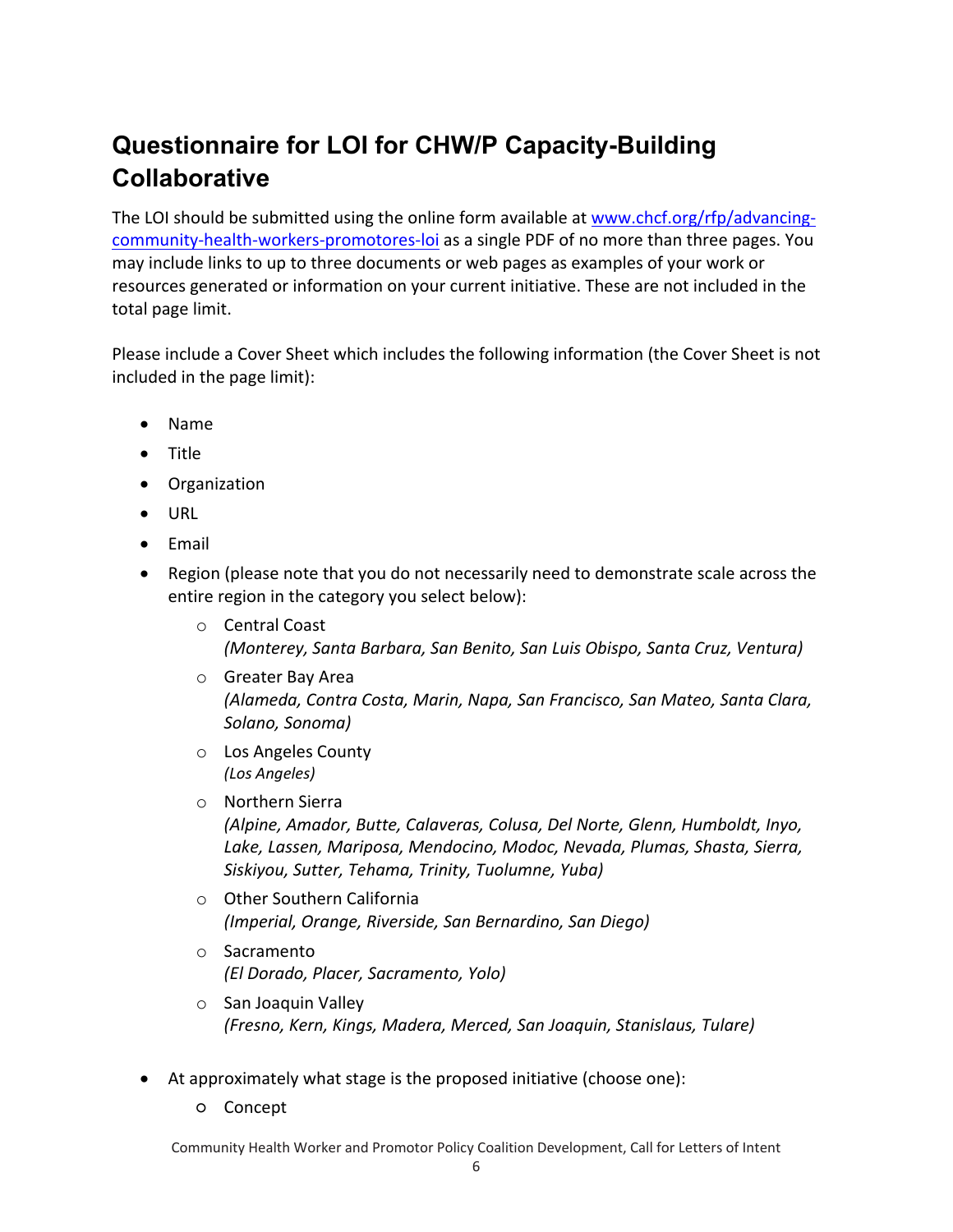- Early launch (one or two years old)
- Mid-stage and hoping to scale (more than two years but less than five years old)
- Mature but hoping to scale (at least five years old)
- Which area(s) of the safety-net delivery system does your proposed initiative touch (choose as many as apply):
	- Health care
	- Behavioral health
	- Social services
		- Which services (e.g., food and nutrition, housing)?
	- Public health

PLEASE ANSWER THE FOLLOWING QUESTIONS (Please respond in no more than three pages. Please number your responses with the corresponding question. You do not need to include the text of the question in your narrative response):

1. Please describe in greater detail the geographic region(s) for which you are submitting this LOI and what that geography includes. *For example, if you selected Los Angeles, please note if you are focused on particular geographic areas in LA. In the case of regions with multiple counties, please note which counties you intend to reach.*

2. Please describe the initiative (existing or under consideration) you are nominating to be part of the CHW/P CBC. Please provide a general description and be sure to include responses to the following questions:

- What are the goals of this initiative and how will CHW/Ps support the region in achieving those goals?
- What are the primary populations served?
- Is the proposed initiative related to COVID-19 response? If so, how?

3. Have partners already been identified (in part or in full)? If yes, please list anticipated partners and describe their roles in the region and their roles in the proposed initiative. For each partner, please indicate the level of involvement anticipated (high, medium, low). If you are invited to submit a proposal, you will be asked to include letters of support from your partner organizations or networks with your RFP.

4. Please briefly describe your experience partnering with other organizations to launch and sustain programs in the health and social service safety net in California. If you were to receive funding, how might you want to allocate those funds to make this effort a success (or add to the effort)? Please include the general funding categories and corresponding percentages. For example, subgranting to a core group of partners to support participation